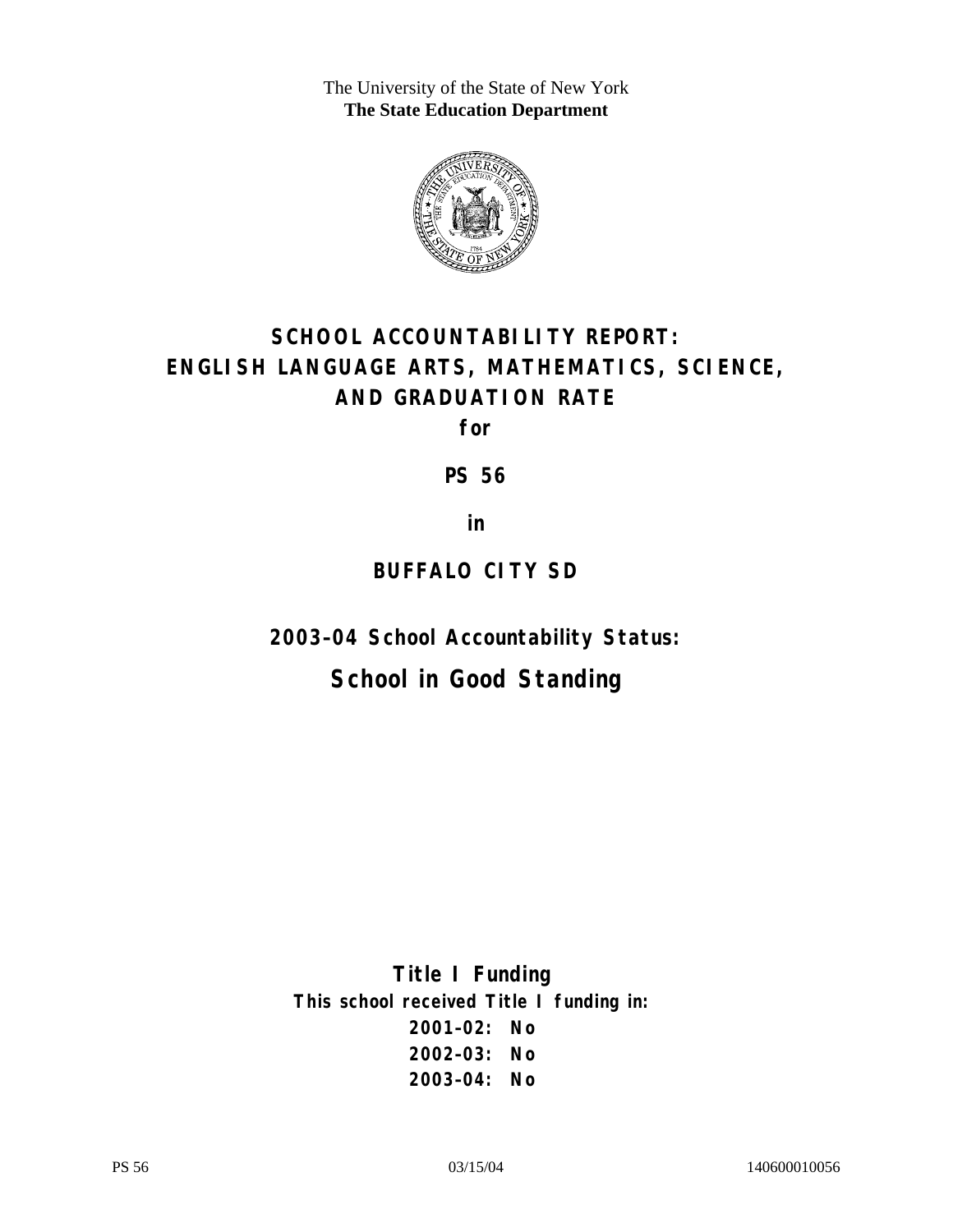#### **District/School Accountability Status Categories**

The list below defines the district or school status categories under New York State's district and school accountability system, which is divided into a Federal Title I component and a State component. A district or school that does not receive Title I funding in a school year does not have a federal status in that year. Schools receiving Title I funds that are not in good standing must provide school choice for their students; those in need of improvement year 2 and beyond must also provide Supplemental Education Services to eligible students. Other consequences for districts and schools not in good standing can be found at: www.emsc.nysed.gov/deputy/nclb/accountability/siinfo.htm. To be removed from any improvement status, a district or school must make Adequate Yearly Progress (AYP) for two consecutive years, or in the case of a School Under Registration Review, achieve the performance targets established for the school by the Commissioner.

**District/School in Good Standing:** A district or school is considered to be in good standing if it has not been identified as a District or School in Need of Improvement, Requiring Corrective Action, Planning for Restructuring, or Requiring Academic Progress, or as a School Under Registration Review.

**District/School Requiring Academic Progress:** Under the State component of New York's accountability system, a district or school that did not make AYP in the same grade and subject for two consecutive years is considered a School Requiring Academic Progress (Year 1) the following year. In each succeeding year that the school fails to make AYP, the year designation is incremented by one.

**District/School in Need of Improvement (Year 1):** A district or school that has not made AYP for two consecutive years in the same grade or subject while receiving Title I funds is considered a District/School in Need of Improvement (Year 1) the following year.

**District/School in Need of Improvement (Year 2):** A District or School in Need of Improvement (Year 1) that does not make AYP in the grade or subject for which it was identified while receiving Title I funds is considered a District or School in Need of Improvement (Year 2) the following year.

**District/School Requiring Corrective Action:** A District or School in Need of Improvement (Year 2) that does not make AYP in the grade or subject for which it was identified while receiving Title I funds is considered a District or School Requiring Corrective Action the following year.

**District/School Planning for Restructuring:** A District or School Requiring Corrective Action that does not make AYP in the grade or subject for which it was identified while receiving Title I funds is considered a District or School Planning for Restructuring the following year.

**School Under Registration Review (SURR):** Schools that are farthest from the State standard and have been determined by the Commissioner to be most in need of improvement are Schools Under Registration Review. These schools must achieve performance targets specified by the Commissioner of Education in their area(s) of identification within a prescribed timeframe or risk having their registration revoked by the Board of Regents.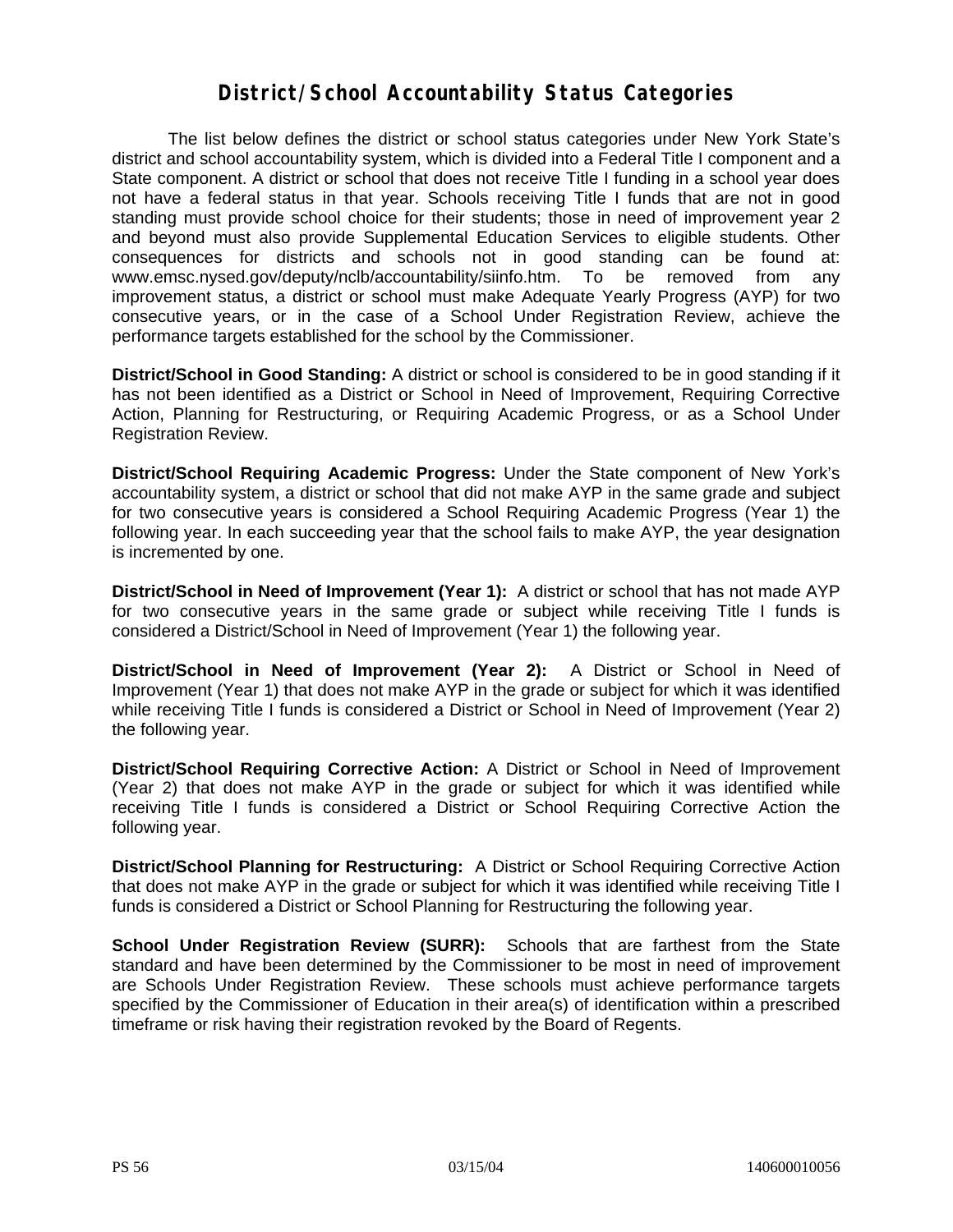### **Middle-Level English Language Arts**

Definitions of terms, such as Performance Index and Effective Annual Measurable Objective (AMO), are in the glossary, which is the last page of this report.

**For a school to make Adequate Yearly Progress (AYP) in 2002–03, every accountability group must make AYP.** 

**For an accountability group to make AYP in 2002–03, it must** 

- 1. meet the 95 percent participation requirement (*2002–03 Participation*), *and*
- 2. *either* meet its Effective AMO *or* make safe harbor (*2002–03 Performance* and *Standards*).

To meet the participation requirement, 95 percent of the grade 8 enrollment in each accountability group with 40 or more students must

be tested. To meet the Effective AMO, the Performance Index for each group with 30 or more continuously enrolled students must equal or exceed the Effective AMO. To make safe harbor, the Performance Index of each of these groups must equal or exceed its ELA safe harbor target *and* the group must meet the middle-level science qualification for safe harbor. (See the middle-level science page of this report for further information on meeting the science qualification for safe harbor.)

*ELA Safe Harbor Targets:* The middle-level *2002–03* ELA Safe Harbor Target is calculated by using the following equation: 2001–02 PI + (200  $-$  the 2001–02 PI)  $\times$  0.10. The 2003–04 ELA Safe Harbor Target is  $\,$ calculated by using the following equation:  $2002-03$  PI +  $(200 -$  the 2002–03 PI)  $\times$  0.10. The 2003–04 target is provided for groups whose PI was below the Effective AMO in 2002–03.

| <b>Accountability Group</b>       | 2002-03 Participation |                                    | 2002-03 Performance*                                    |                      | 2002-03 Standards |                                     |                                                           |                                                       | 2003-04                                           |
|-----------------------------------|-----------------------|------------------------------------|---------------------------------------------------------|----------------------|-------------------|-------------------------------------|-----------------------------------------------------------|-------------------------------------------------------|---------------------------------------------------|
|                                   | Grade 8<br>Enrollment | Percent of<br>Enrollment<br>Tested | Count of<br>Continuously<br>Enrolled<br><b>Students</b> | Performance<br>Index | Effective<br>AMO  | <b>ELA Safe</b><br>Harbor<br>Target | Met the<br>Science<br>Qualification<br>for Safe<br>Harbor | <b>Made</b><br>AYP in<br><b>ELA</b> in<br>$2002 - 03$ | <b>ELA Safe</b><br><b>Harbor</b><br><b>Target</b> |
| <b>All Students</b>               | 114                   | 100%                               | 113                                                     | 139                  | 97                |                                     |                                                           | <b>Yes</b>                                            |                                                   |
| <b>Students with Disabilities</b> | 15                    |                                    | 14                                                      |                      |                   |                                     |                                                           |                                                       |                                                   |
| American Indian/Alaskan Native    |                       |                                    |                                                         |                      |                   |                                     |                                                           |                                                       |                                                   |
| <b>Black</b>                      | 69                    | 100%                               | 68                                                      | 126                  | 95                |                                     |                                                           | <b>Yes</b>                                            |                                                   |
| Hispanic                          | 9                     |                                    | 9                                                       |                      |                   |                                     |                                                           |                                                       |                                                   |
| Asian or Pacific Islander         | $\overline{2}$        |                                    | $\overline{2}$                                          |                      |                   |                                     |                                                           |                                                       |                                                   |
| White                             | 34                    |                                    | 34                                                      | 162                  | 90                |                                     |                                                           | <b>Yes</b>                                            |                                                   |
| <b>Limited English Proficient</b> |                       |                                    |                                                         |                      |                   |                                     |                                                           |                                                       |                                                   |
| Economically Disadvantaged        | 64                    | 100%                               | 64                                                      | 134                  | 95                |                                     |                                                           | <b>Yes</b>                                            |                                                   |
| <b>Final AYP Determination</b>    |                       |                                    |                                                         |                      |                   |                                     |                                                           | <b>Yes</b>                                            |                                                   |

\*For schools with fewer than 30 continuously enrolled tested students in 2002–03, data for 2001–02 and 2002–03 were combined to determine counts and PIs.

\*\*Groups with a "\*\*" are not required to meet the science qualification for safe harbor to make safe harbor in English and mathematics because fewer than 30 students in the group were administered the science test.

**State accountability status in middle-level English language arts: School in Good Standing** 

Title I accountability status in middle-level English language arts: School Status Not Applicable, did not use Title I funds in one school year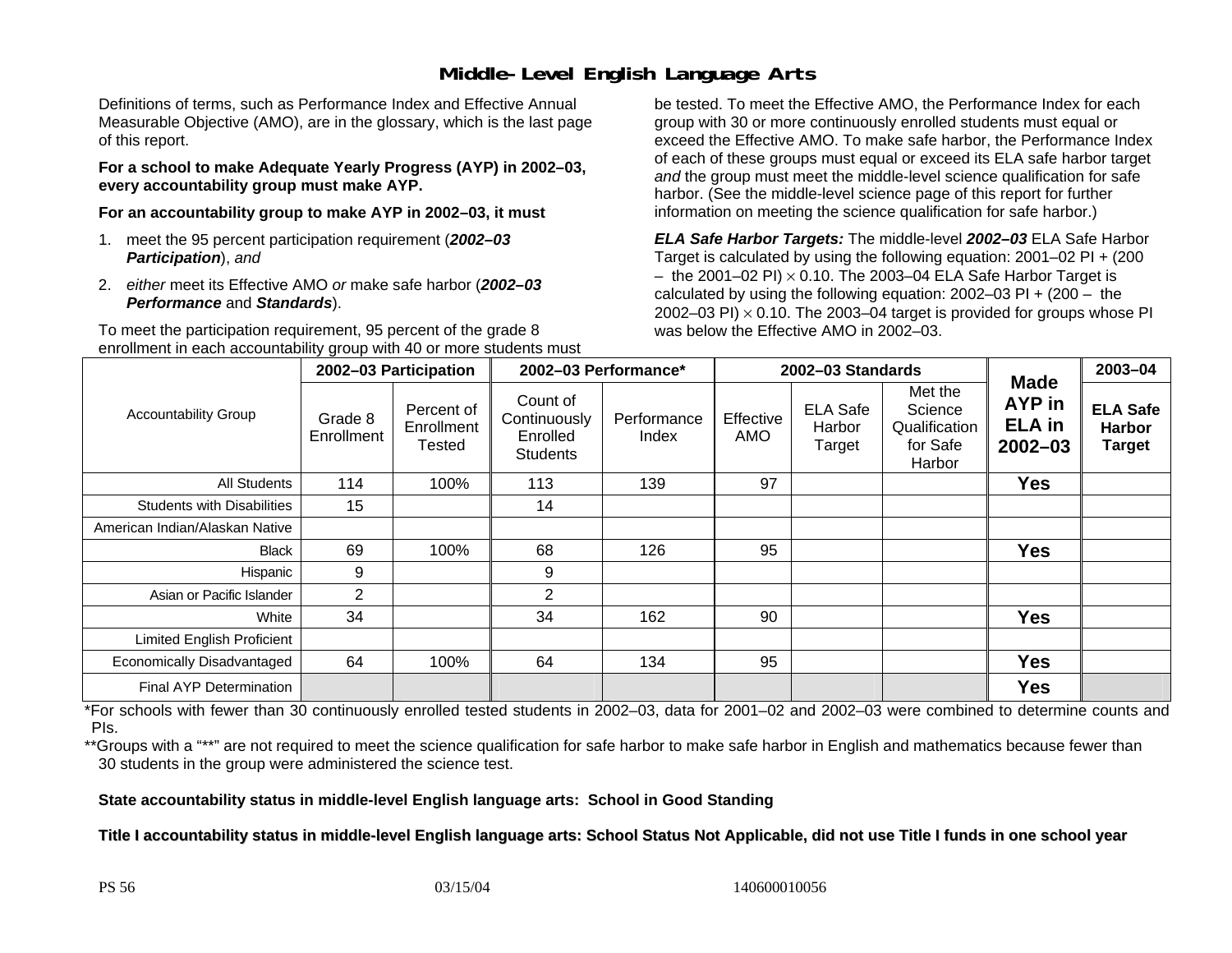#### **Middle-Level Mathematics**

Definitions of terms, such as Performance Index and Effective Annual Measurable Objective (AMO), are in the glossary, which is the last page of this report.

**For a school to make Adequate Yearly Progress (AYP) in 2002–03, every accountability group must make AYP.** 

**For an accountability group to make AYP in 2002–03, it must** 

- 1. meet the 95 percent participation requirement (*2002–03 Participation*), *and*
- 2. *either* meet its Effective AMO *or* make safe harbor (*2002–03 Performance* and *Standards*).

To meet the participation requirement, 95 percent of the grade 8 enrollment in each accountability group with 40 or more students must be tested. To meet the Effective AMO, the Performance Index for each group with 30 or more continuously enrolled students must equal or exceed the Effective AMO. To make safe harbor, the Performance Index of each of these groups must equal or exceed its math safe harbor target *and* the group must meet the middle-level science qualification for safe harbor. (See the middle-level science page of this report for further information on meeting the science qualification for safe harbor.)

*Math Safe Harbor Targets:* The middle-level 2002–03 Math Safe Harbor Target is calculated by using the following equation: 2001–02 PI + (200 – the 2001–02 PI) × 0.10. The 2003–04 Math Safe Harbor Target is calculated by using the following equation: 2002–03 PI + (200  $-$  the 2002–03 PI)  $\times$  0.10. The 2003–04 target is provided for groups whose PI was below the Effective AMO in 2002–03.

| <b>Accountability Group</b>       | 2002-03 Participation |                                    | 2002-03 Performance*                                    |                      | 2002-03 Standards |                               |                                                           |                                                               | 2003-04                                            |
|-----------------------------------|-----------------------|------------------------------------|---------------------------------------------------------|----------------------|-------------------|-------------------------------|-----------------------------------------------------------|---------------------------------------------------------------|----------------------------------------------------|
|                                   | Grade 8<br>Enrollment | Percent of<br>Enrollment<br>Tested | Count of<br>Continuously<br>Enrolled<br><b>Students</b> | Performance<br>Index | Effective<br>AMO  | Math Safe<br>Harbor<br>Target | Met the<br>Science<br>Qualification<br>for Safe<br>Harbor | <b>Made</b><br><b>AYP</b> in<br><b>Math in</b><br>$2002 - 03$ | <b>Math Safe</b><br><b>Harbor</b><br><b>Target</b> |
| <b>All Students</b>               | 114                   | 98%                                | 109                                                     | 161                  | 71                |                               |                                                           | <b>Yes</b>                                                    |                                                    |
| <b>Students with Disabilities</b> | 16                    |                                    | 12                                                      |                      |                   |                               |                                                           |                                                               |                                                    |
| American Indian/Alaskan Native    |                       |                                    |                                                         |                      |                   |                               |                                                           |                                                               |                                                    |
| <b>Black</b>                      | 72                    | 97%                                | 67                                                      | 148                  | 69                |                               |                                                           | <b>Yes</b>                                                    |                                                    |
| Hispanic                          | 9                     |                                    | 9                                                       |                      |                   |                               |                                                           |                                                               |                                                    |
| Asian or Pacific Islander         | $\overline{2}$        |                                    | 2                                                       |                      |                   |                               |                                                           |                                                               |                                                    |
| White                             | 31                    |                                    | 31                                                      | 184                  | 64                |                               |                                                           | <b>Yes</b>                                                    |                                                    |
| Limited English Proficient        |                       |                                    |                                                         |                      |                   |                               |                                                           |                                                               |                                                    |
| Economically Disadvantaged        | 64                    | 98%                                | 62                                                      | 153                  | 69                |                               |                                                           | <b>Yes</b>                                                    |                                                    |
| Final AYP Determination           |                       |                                    |                                                         |                      |                   |                               |                                                           | <b>Yes</b>                                                    |                                                    |

\*For schools with fewer than 30 continuously enrolled tested students in 2002–03, data for 2001–02 and 2002–03 were combined to determine counts and PIs.

\*\*Groups with a "\*\*" are not required to meet the science qualification for safe harbor to make safe harbor in English and mathematics because fewer than 30 students in the group were administered the science test.

**State accountability status in middle-level mathematics: School in Good Standing** 

Title I accountability status in middle-level mathematics: School Status Not Applicable, did not use Title I funds in one school year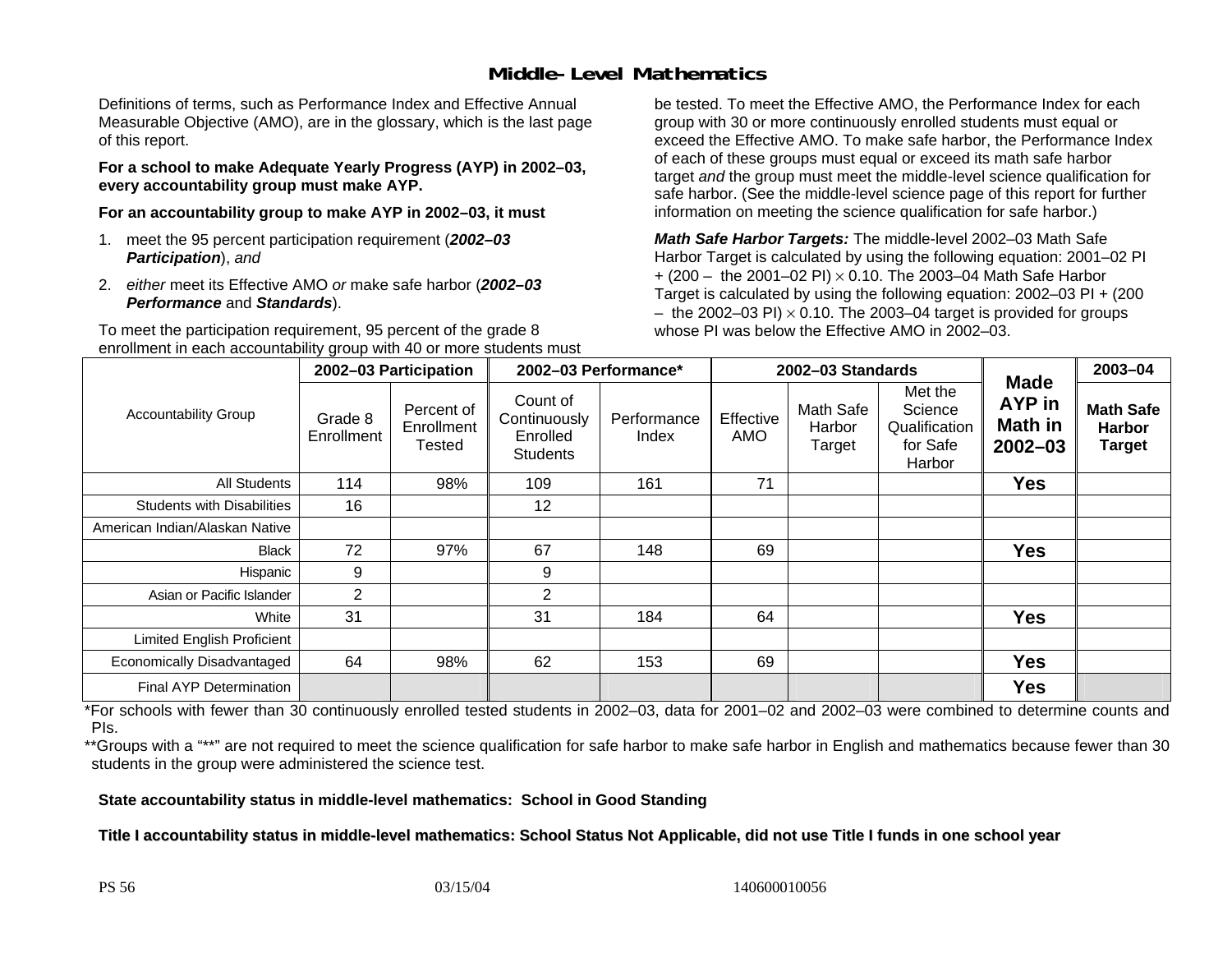### **Middle-Level Science**

Definitions of terms, such as Progress Target and Adequate Yearly Progress (AYP), are in the glossary, which is the last page of this report.

*Made AYP in Science in 2002–03:* For a school to make AYP in science, the Performance Index (PI) for the "All Students" group must equal or exceed the State Science Standard or the Science Progress Target.

*Qualification for Safe Harbor in Middle-Level ELA and Math:* For an accountability group to be considered Qualified for Safe Harbor in

Middle-Level ELA and Math, the PI must equal or exceed the State Science Standard or the Science Progress Target in middle-level science for that group. Groups with fewer than 30 students tested in middle-level science are not subject to this qualification criterion.

*Science Progress Targets:* The middle-level 2002–03 Science Progress Target is calculated by adding one point to the 2001–02 PI. The 2003–04 Science Progress Target is calculated by adding one point to the 2002–03 PI. The 2003–04 target is provided for groups whose PI was below the State Science Standard in 2002–03.

|                                   |                                                         | 2002-03 Performance* |                              | 2002-03 Standards             |                                             | $2002 - 03$                                                            | $2003 - 04$                   |
|-----------------------------------|---------------------------------------------------------|----------------------|------------------------------|-------------------------------|---------------------------------------------|------------------------------------------------------------------------|-------------------------------|
| <b>Accountability Group</b>       | Count of<br>Continuously<br>Enrolled<br><b>Students</b> | Performance<br>Index | State<br>Science<br>Standard | Science<br>Progress<br>Target | <b>Made AYP</b><br>in Science<br>in 2002-03 | Qualified<br>for Safe<br>Harbor in<br>Middle-<br>Level ELA<br>and Math | Science<br>Progress<br>Target |
| <b>All Students</b>               | 105                                                     | 184                  | 100                          |                               | <b>Yes</b>                                  | Yes                                                                    |                               |
| <b>Students with Disabilities</b> | 11                                                      |                      |                              |                               |                                             |                                                                        |                               |
| American Indian/Alaskan Native    |                                                         |                      |                              |                               |                                             |                                                                        |                               |
| <b>Black</b>                      | 63                                                      | 178                  | 100                          |                               |                                             | Yes                                                                    |                               |
| Hispanic                          | 9                                                       |                      |                              |                               |                                             |                                                                        |                               |
| Asian or Pacific Islander         | 2                                                       |                      |                              |                               |                                             |                                                                        |                               |
| White                             | 31                                                      | 194                  | 100                          |                               |                                             | Yes                                                                    |                               |
| Limited English Proficient        |                                                         |                      |                              |                               |                                             |                                                                        |                               |
| Economically Disadvantaged        | 59                                                      | 185                  | 100                          |                               |                                             | <b>Yes</b>                                                             |                               |
| Final AYP Determination           |                                                         |                      |                              |                               | <b>Yes</b>                                  |                                                                        |                               |

\*For schools with fewer than 30 continuously enrolled students in 2002–03, data for 2001–02 and 2002–03 were combined to determine counts and PIs.

**State accountability status in middle-level science: School in Good Standing** 

Title I accountability status in middle-level science: School Status Not Applicable, did not use Title I funds in one school year